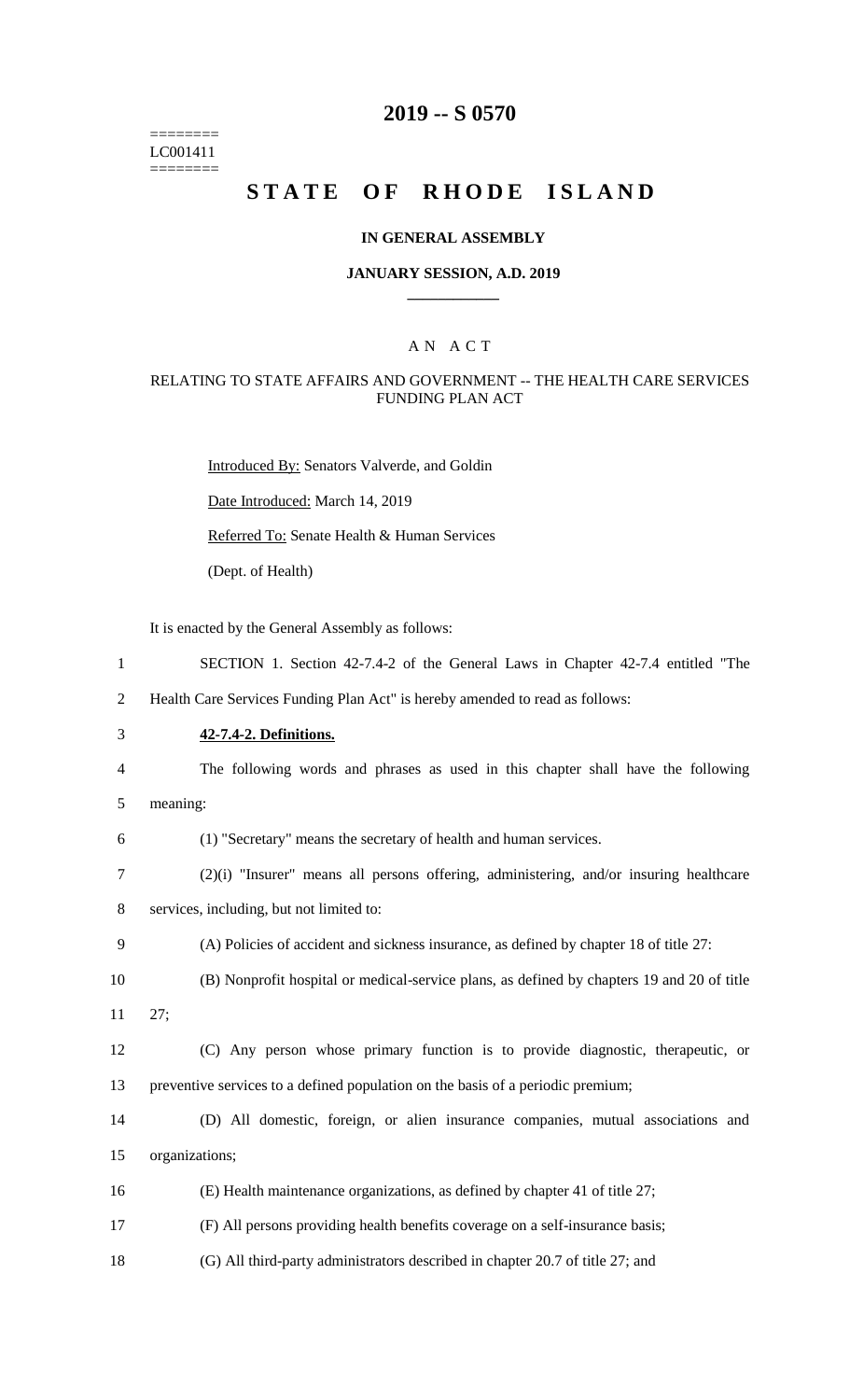(H) All persons providing health benefit coverage under Title XIX of the Social Security Act (Medicaid) as a Medicaid managed care organization offering managed Medicaid.

 (ii) "Insurer" shall not include any nonprofit dental service corporation as defined in § 27- 20.1-2, nor any insurer offering only those coverages described in § 42-7.4-14.

 (3)(i) "Contribution enrollee" means an individual residing in this state, with respect to whom an insurer administers, provides, pays for, insures, or covers health-care services, unless excepted by this section.

 (ii) "Contribution enrollee" shall not include an individual whose healthcare services are paid or reimbursed by Part A or Part B of the Medicare program, a Medicare supplemental policy as defined in section 1882(g)(1) of the Social Security Act, 42 U.S.C. § 1395ss(g)(1), or Medicare 11 managed care policy, the federal employees' health benefit program, Tricare, CHAMPUS, the Veterans' healthcare program, the Indian health service program, or any local governmental corporation, district, or agency providing health benefits coverage on a self-insured basis;

 (iii) Delayed applicability for state employees, retirees, and dependents and not-for-profit healthcare corporations. An individual whose healthcare services are paid or reimbursed by the state of Rhode Island pursuant to chapter 12 of title 36 or a not-for-profit healthcare corporation that controls or operates hospitals licensed under chapter 17 of title 23 or a not-for-profit healthcare corporation that controls or operates hospitals licensed under chapter 17 of title 23, and facilities and programs providing rehabilitation, psychological support, and social guidance to individuals who are alcoholic, drug abusers, mentally ill or who are persons with developmental disabilities or cognitive disabilities such as brain injury, licensed under chapter 24 of title 40.1 shall not be treated as a "contribution enrollee" until July 1, 2016.

 (4) "Person" means any individual, corporation, company, association, partnership, limited liability company, firm, state governmental corporations, districts, and agencies, joint stock associations, trusts, and the legal successor thereof.

 (5) "Healthcare services funding contribution" means per capita amount each contributing insurer must contribute to support the programs funded by the method established under this section, with respect to each contribution enrollee; provided, however, that, with respect to an insurer that is a Medicaid managed care organization offering managed Medicaid, the healthcare funding services contribution for any contribution enrollee whose healthcare services are paid or reimbursed under Title XIX of the Social Security Act (Medicaid) shall not include the children's health services funding requirement described in § 42-12-29.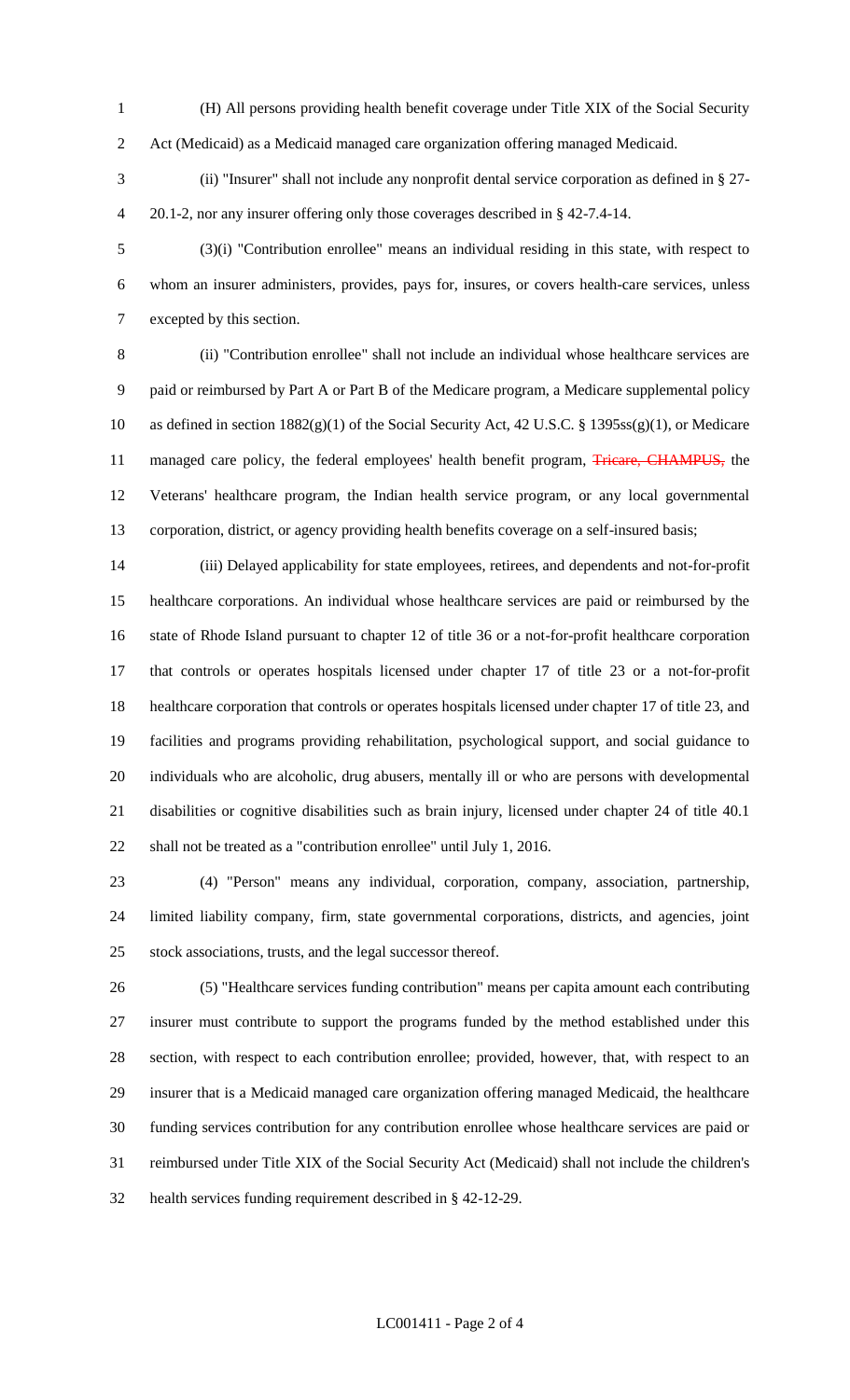1 SECTION 2. This act shall take effect upon passage.

#### $=$ LC001411  $=$